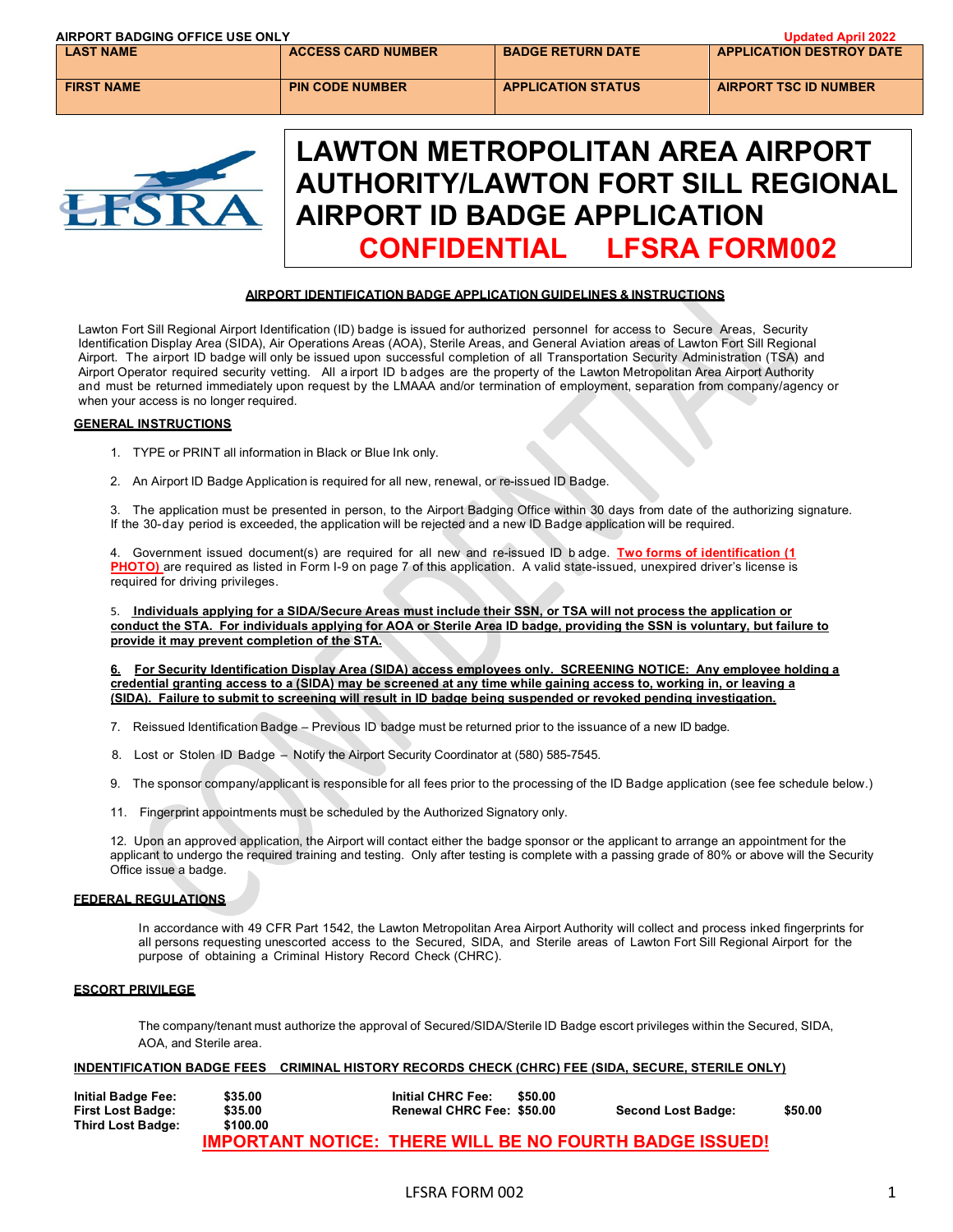### **SECTION 1 AUTHORIZED SIGNATORY AUTHORITY – TO BE COMPLETED BY AUTHORIZED SIGNATORY OF THE SPONSORING COMPANY**

| the Lawton Fort Sill Regional Airport where access is controlled for security reasons. I also attest<br>applicant acknowledges their security responsibilities under 49 CFR §1540.105(a)         |
|--------------------------------------------------------------------------------------------------------------------------------------------------------------------------------------------------|
| I further certify: (initial only applicable lines)                                                                                                                                               |
| <b>Security Identification Display Area (SIDA)/Secure Area Access</b>                                                                                                                            |
| Secure Area/Security Identification Display Area (SIDA) - applicant requires unescorted access to the Secure Area and<br>SIDA:                                                                   |
| <b>Initials:</b> The Contract of the Contract of the Contract of the Contract of the Contract of the Contract of the Co                                                                          |
| I authorize the Airport Operator (KLAW) to submit and/or re-submit the applicant's digital fingerprints for initial or recurrent<br><b>CHRC:</b>                                                 |
| <u>Initials: ___________</u>                                                                                                                                                                     |
| <b>Sterile Area Access</b>                                                                                                                                                                       |
| Sterile Area - applicant requires unescorted access to the Sterile Area.                                                                                                                         |
| <u>Initials: ___________</u>                                                                                                                                                                     |
| I authorize the Airport Operator (KLAW) to submit and/or re-submit the applicant's digital fingerprints for initial or recurrent<br>CHRC.                                                        |
| <u>Initials: ___________</u>                                                                                                                                                                     |
| Air Operations Area (AOA) Access - General Aviation                                                                                                                                              |
| Air Operations Area (AOA) - applicant requires unescorted access to the AOA (Other than the Security Identification Display<br>Area (SIDA) portion of the AOA.                                   |
|                                                                                                                                                                                                  |
| <b>General Aviation Access</b><br><b>Initials:</b> _____________                                                                                                                                 |
| <b>Air Carrier Access Only</b>                                                                                                                                                                   |
| *****Air Carrier Only*****                                                                                                                                                                       |
| Applicant is enrolled in TSA/FBI Rap Back Program and is in compliance with 49 CFR §1544.229                                                                                                     |
| Initials: <b>All Accounts</b>                                                                                                                                                                    |
|                                                                                                                                                                                                  |
| will immediately notify the Airport Operator (KLAW) if the Rap Back certification is withdrawn.                                                                                                  |
| <b>Initials:</b>                                                                                                                                                                                 |
| <b>GOVERNMENT ACCESS ONLY (LOCAL, STATE, FEDERAL)</b>                                                                                                                                            |
| *****Government Only*****                                                                                                                                                                        |
| Applicant is a government employee and, as a condition of employment, has undergone an employment investigation which<br>includes a criminal history records check (CHRC) or is exempted by TSA. |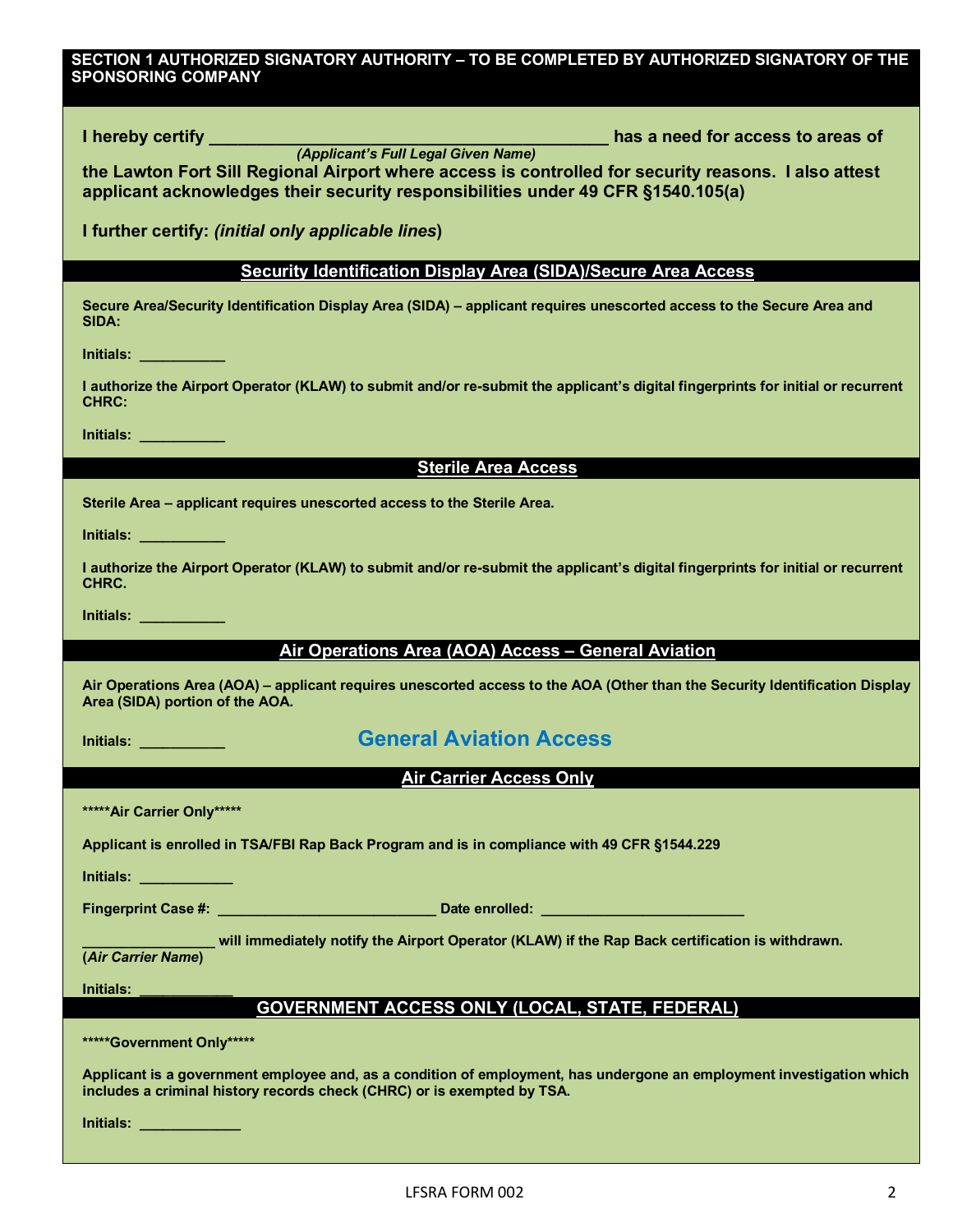| (CONTINUED)                                                                                     | SECTION 1 SPONSORING COMPANY INFORMATION-AUTHORIZED SIGNATORY AUTHORITY                                                                                                                                                                                                                                                                                                                                                                                                                                                                                                                                                                                                                                                                           |
|-------------------------------------------------------------------------------------------------|---------------------------------------------------------------------------------------------------------------------------------------------------------------------------------------------------------------------------------------------------------------------------------------------------------------------------------------------------------------------------------------------------------------------------------------------------------------------------------------------------------------------------------------------------------------------------------------------------------------------------------------------------------------------------------------------------------------------------------------------------|
| Today's Date: Valid for 30 days after signed and dated:                                         | <b>Sponsoring Company Name:</b>                                                                                                                                                                                                                                                                                                                                                                                                                                                                                                                                                                                                                                                                                                                   |
| <b>ID Badge Type:</b><br>SIDA/Secure/Sterile Area Badge                                         | <b>SIDA AOA</b><br>AOA ONLY (GA)                                                                                                                                                                                                                                                                                                                                                                                                                                                                                                                                                                                                                                                                                                                  |
| Is Airport Operator authorized to<br>bill sponsoring company for fees?<br><b>YES</b><br>lΝO     | Does applicant's job duty require them to?<br>have escort authority?<br>No<br>Yes                                                                                                                                                                                                                                                                                                                                                                                                                                                                                                                                                                                                                                                                 |
| New ID<br><b>Renewal ID</b>                                                                     | Re-issue ID<br>Lost/Stolen Replacement ID<br>Name change                                                                                                                                                                                                                                                                                                                                                                                                                                                                                                                                                                                                                                                                                          |
| Does applicant's job duty require them to?<br>have escort authority?<br><b>YES</b><br><b>NO</b> | Does the applicant's job duty require them to have driving privileges in the AOA Non-<br><b>Movement Area?</b><br><b>YES</b><br>NΟ                                                                                                                                                                                                                                                                                                                                                                                                                                                                                                                                                                                                                |
| Does the applicant job duty require them to have driving privileges in the AOA Movement Area?   | <b>AOA MOVEMENT AREA?</b><br><b>NO</b><br><b>YES</b><br>NO (FINAL DETERMINATION WILL BE DONE BY AIRPORT OPERATOR)                                                                                                                                                                                                                                                                                                                                                                                                                                                                                                                                                                                                                                 |
| Threat Assessment (STA) through TSA.<br><b>United States Code).</b>                             | As an authorized representative of the sponsoring company identified below, I<br>confirm that the applicant identified below is an employee, employee of a<br>contractor of the sponsoring company or general aviation tenant with a need to<br>possess an airport badge. I authorize the Airport Operator to conduct a Security<br>I further verify that the applicant is authorized to work in the United States and<br>that the ID badge being requested is necessary in the performance of the<br>Applicant has assigned duties at Lawton Fort Sill Regional Airport.<br>I understand that knowingly and deliberately making false statements on this<br>application can result in fine, imprisonment, or both. (See Section 1001 of Title 18 |
| <b>AUTHORIZED SIGNER'S</b><br><b>NAME (PRINTED)</b>                                             | <b>Print name</b>                                                                                                                                                                                                                                                                                                                                                                                                                                                                                                                                                                                                                                                                                                                                 |
| <b>AUTHORIZED SIGNER'S</b><br><b>SIGNATURE</b>                                                  | Signature                                                                                                                                                                                                                                                                                                                                                                                                                                                                                                                                                                                                                                                                                                                                         |
|                                                                                                 | Today's Date (MM/DD/YYYY):                                                                                                                                                                                                                                                                                                                                                                                                                                                                                                                                                                                                                                                                                                                        |
| <b>SIGNATURE VERIFIED BY</b><br><b>TRUSTED AGENT</b>                                            | <b>AIRPORT AUTHORITY ONLY:</b>                                                                                                                                                                                                                                                                                                                                                                                                                                                                                                                                                                                                                                                                                                                    |
|                                                                                                 |                                                                                                                                                                                                                                                                                                                                                                                                                                                                                                                                                                                                                                                                                                                                                   |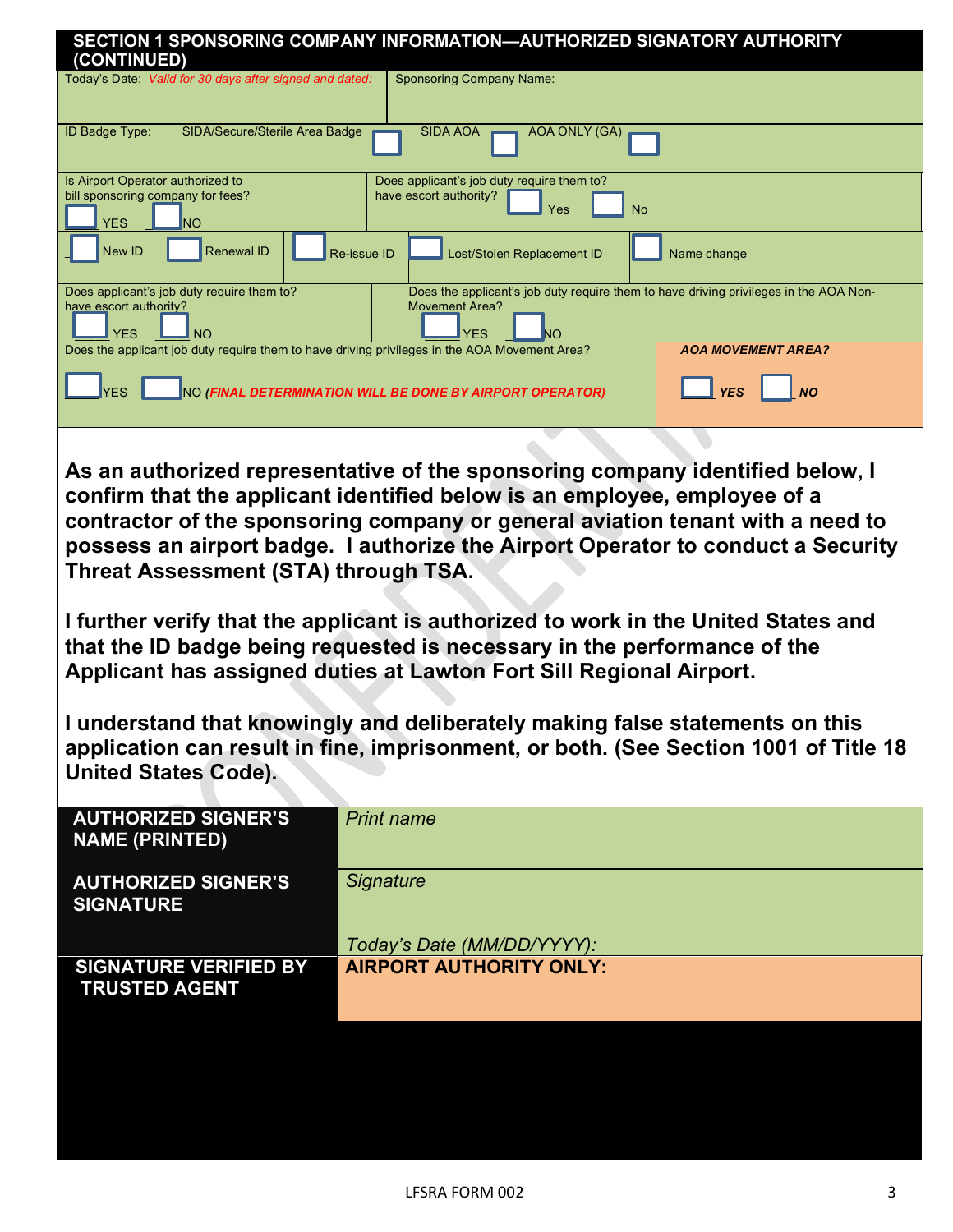## **SECTION 3 PRIVACY ACT CERTIFICATION BY APPLICANT**

**Authority: 6 U.S.C. § 1140, 46 U.S.C. § 70105; 49 U.S.C. §§ 106, 114, 5103a, 40103(b)(3), 40113, 44903, 44935-44936, 44939, and 46105; the Implementing Recommendations of the 9/11 Commission Act of 2007, § 1520 (121 Stat. 444, Public Law 110-53, August 3, 2007); FAA Reauthorization Act of 2018, §1934(c) (132 Stat. 3186, Public Law 115-254, Oct 5, 2018), and Executive Order 9397 (November 22, 1943), as amended.**

**Purpose: The Department of Homeland Security (DHS) will use the information to conduct a security threat assessment. If applicable, your fingerprints and associated information will be provided to the Federal Bureau of Investigation (FBI) for the purpose of comparing your fingerprints to other fingerprints in the FBI's Next Generation Identification (NGI) system or its successor systems including civil, criminal, and latent fingerprint repositories. The FBI may retain your fingerprints and associated information in NGI after the completion of this application and, while retained, your fingerprints may continue to be compared against other fingerprints submitted to or retained by NGI. DHS will also transmit your fingerprints for enrollment into US-VISIT Automated Biometrics Identification System (IDENT).**

**DHS will also maintain a national, centralized revocation database of individuals who have had airport or aircraft operator-issued identification media revoked for noncompliance with aviation security requirements. DHS has established a process to allow an individual whose name is mistakenly entered into the database to correct the record and have the individual's name expunged from the database. If an individual who is listed in the centralized database wishes to pursue expungement due to mistaken identity, the individual must send an email to TSA at [Aviation.workers@tsa.dhs.gov.](mailto:Aviation.workers@tsa.dhs.gov)**

**Routine Uses: In addition to those disclosures generally permitted under 5 U.S.C. § 552a(b) of the Privacy Act, all or a portion of the records or information contained in this system may be disclosed outside DHS as a routine use pursuant to 5 U.S.C. § 552a(b)(3) including with third parties during the course of a security threat assessment, employment investigation, or adjudication of a waiver or appeal request to the extent necessary to obtain information pertinent to the assessment, investigation, or adjudication of your application or in accordance with the routine uses identified in the TSA system of records notice (SORN) DHS/TSA 002, Transportation Security Threat Assessment System. For as long as your fingerprints and associated information are retained in NGI, your information may be disclosed pursuant to your consent or without your consent as permitted by the Privacy Act of 1974 and all applicable Routine Uses as may be published at any time in the Federal Register, including the Routine Uses for the NGI system and the FBI's Blanket Routine Uses.**

**Disclosure: Pursuant to § 1934(c) of the FAA Reauthorization Act of 2018, TSA is required to collect your SSN on applications for Secure Identification Display Area (SIDA) credentials. For SIDA applications, failure to provide this information will result in denial of a credential. For other aviation credentials, although furnishing your SSN is voluntary, if you do not provide the information requested, DHS may be unable to complete your security threat assessment.**

Signature Date (MM/DD/YYYY)

**be completed by authorized signer of sponsoring company)**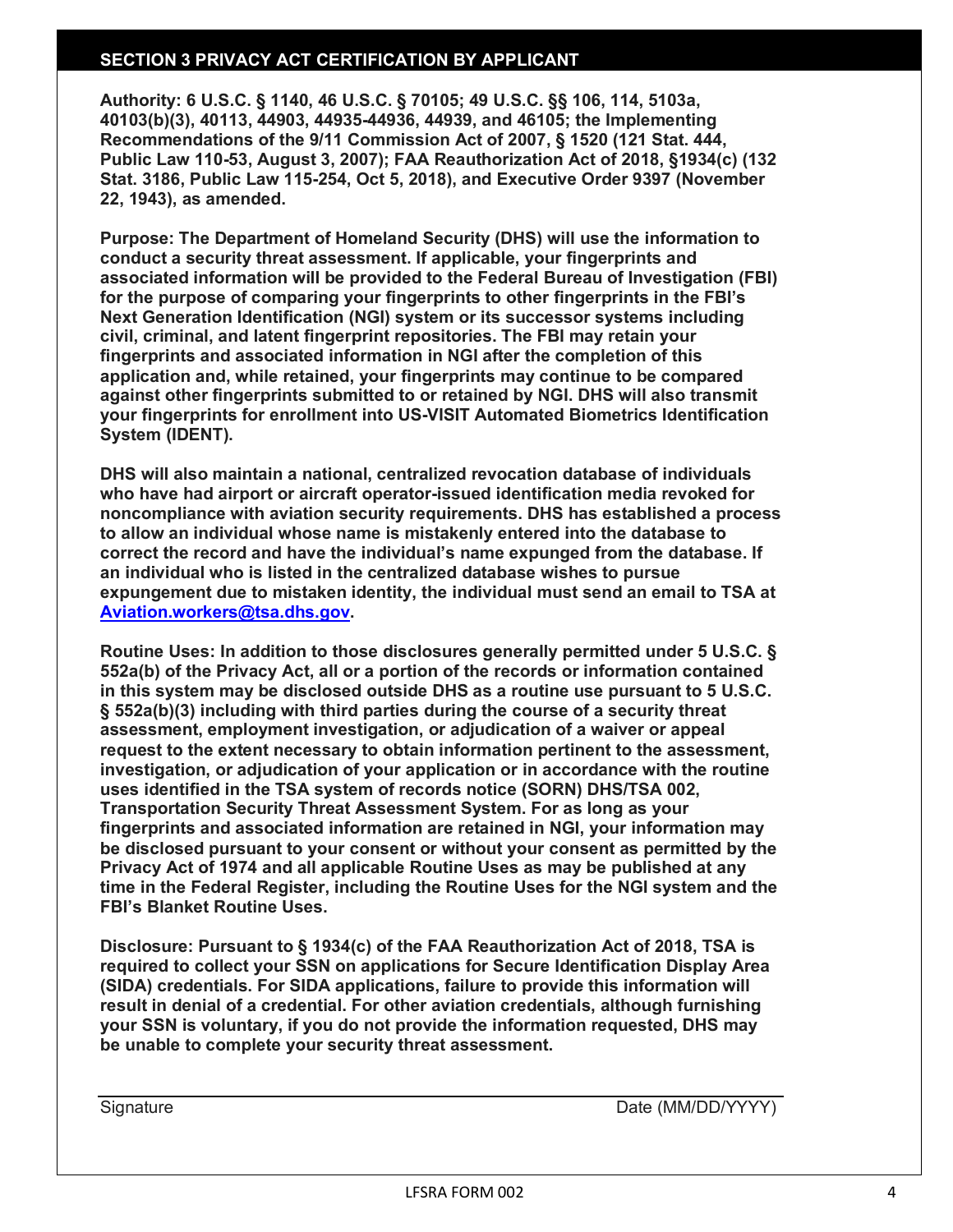| SECTION 3 APPLICANT INFORMATION - Please type or use blue or black ink only. PRINT LEGIBLY |                                                                                   |                                                       |                                 |                                                             |                                             |                            |                                     |  |  |  |  |
|--------------------------------------------------------------------------------------------|-----------------------------------------------------------------------------------|-------------------------------------------------------|---------------------------------|-------------------------------------------------------------|---------------------------------------------|----------------------------|-------------------------------------|--|--|--|--|
| Today's date                                                                               | <b>Last Name</b>                                                                  |                                                       |                                 | <b>First Name</b>                                           |                                             | <b>Middle Name</b>         |                                     |  |  |  |  |
|                                                                                            |                                                                                   | Other Names Used (Include Maiden, Nicknames, Aliases) |                                 |                                                             | State Issued Driver's License/ID Number     |                            |                                     |  |  |  |  |
| <b>Last Name</b>                                                                           |                                                                                   | <b>First Name</b>                                     |                                 | <b>Middle Name</b>                                          |                                             |                            |                                     |  |  |  |  |
|                                                                                            |                                                                                   |                                                       |                                 |                                                             | <b>State</b>                                |                            | <b>State ID Expiration Date</b>     |  |  |  |  |
|                                                                                            |                                                                                   |                                                       |                                 |                                                             | Weight (lbs.)                               |                            | <b>Eve Color</b>                    |  |  |  |  |
|                                                                                            |                                                                                   |                                                       |                                 |                                                             | Height (ft., in.)                           |                            | <b>Hair Color</b>                   |  |  |  |  |
| <b>Home Address</b>                                                                        |                                                                                   | City                                                  | <b>State/Province</b>           | Sex (M or F)                                                |                                             | Date of Birth (MM/DD/YYYY) |                                     |  |  |  |  |
| County                                                                                     |                                                                                   | Country                                               |                                 | Zip Code                                                    | Race/Ethnicity<br>lWhite l<br>Latino $\Box$ | Black<br>Asian             | Hispanic<br>Native American         |  |  |  |  |
| <b>Home Phone Number</b>                                                                   |                                                                                   | <b>Mobile Phone Number</b>                            |                                 | <b>Email Address</b>                                        | Unknown                                     | Pacific Islander           | Middle Eastern<br>Other (list name) |  |  |  |  |
| <b>Employer Name</b>                                                                       |                                                                                   | <b>Employer Address</b>                               |                                 | <b>Citizenship Status</b>                                   |                                             |                            | <b>Place of Birth</b>               |  |  |  |  |
|                                                                                            |                                                                                   |                                                       | U.S. Citizen (Y or N)           |                                                             | City                                        |                            |                                     |  |  |  |  |
| <b>City/State/Zip Code</b>                                                                 |                                                                                   | <b>Work Phone Number</b>                              |                                 | If No, List Country                                         | State/Province/Region of Birth              |                            |                                     |  |  |  |  |
| Job/Employee/Position Title                                                                |                                                                                   | <b>Work Email Address</b>                             |                                 |                                                             | <b>Country of Birth</b>                     |                            |                                     |  |  |  |  |
|                                                                                            |                                                                                   | IF YOU ARE A U.S. CITIZEN NOT BORN IN THE U.S.        |                                 |                                                             | IF YOU ARE NOT A U.S. CITIZEN               |                            |                                     |  |  |  |  |
|                                                                                            |                                                                                   | (Check all that apply - Enter N/A if not applicable)  |                                 | (Check all that apply - Enter N/A if not applicable)        |                                             |                            |                                     |  |  |  |  |
| US Passport/Passport Card<br>Document Number                                               |                                                                                   |                                                       |                                 | If you have a Non-Immigrant Visa, you must also provide the | I-94 documentation                          |                            |                                     |  |  |  |  |
| $(N-550)$                                                                                  | Certification of Naturalization<br>Document Number                                |                                                       |                                 | Non-Immigrant Visa                                          |                                             |                            | Document Number                     |  |  |  |  |
|                                                                                            | <b>US Birth Abroad Certificate</b><br>Document Number<br>(Form DS-1350 or FS-545) |                                                       |                                 | I-94 Form                                                   |                                             |                            | <b>Document Number</b>              |  |  |  |  |
| Certificate of Citizenship<br>$(N-560)$                                                    | Document Number                                                                   |                                                       | Alien Registration Number (ARN) |                                                             |                                             | <b>Document Number</b>     |                                     |  |  |  |  |

# **SECTION 4 SOCIAL SECURITY NUMBER RELEASE CONSENT (PLEASE INITIAL AND COMPLETE)**

**Individuals applying for a SIDA/Secure Areas must include their SSN, or TSA will not process the application or conduct the STA. For individuals applying for AOA or Sterile Area ID badge, providing the SSN is voluntary, but failure to provide it may prevent completion of the STA.**

**\_\_\_\_\_I authorize the Social Security Administration to release my Social Security Number and full name to the Transportation Security Administration, Enrollments Services and Vetting Programs, Attention: Vetting Programs (TSA-10)/Aviation Worker Program, 6595 Springfield Center Drive, Springfield, VA 20598-6010." I am the individual to whom the information applies and want this information released to verify that my SSN is correct. I know that if I make any representation that I know is false to obtain information from Social Security records, I could be punished by a fine or imprisonment or both**

\_\_\_\_\_ **I do not authorize the release of my Social Security Number.**

**\*\*\*NOTICE\*\*\*-- if you do not disclose your SSN, your Security Threat Assessment (STA) will be delayed and your badge cannot be issued until an approval from TSA is submitted back to the Airport Operator.**

| <b>PRINTED NAME</b>           | <b>LAST NAME</b> |  |  |  |  | <b>FIRST NAME</b> |  |                            |  |  | MIDDLE INITIAL (IF APPLICABLE) |  |  |
|-------------------------------|------------------|--|--|--|--|-------------------|--|----------------------------|--|--|--------------------------------|--|--|
| <b>SOCIAL SECURITY NUMBER</b> |                  |  |  |  |  |                   |  |                            |  |  |                                |  |  |
|                               |                  |  |  |  |  |                   |  |                            |  |  |                                |  |  |
| <b>APPLICANTS SIGNATURE</b>   | ×                |  |  |  |  |                   |  | DATE OF BIRTH (MM/DD/YYYY) |  |  |                                |  |  |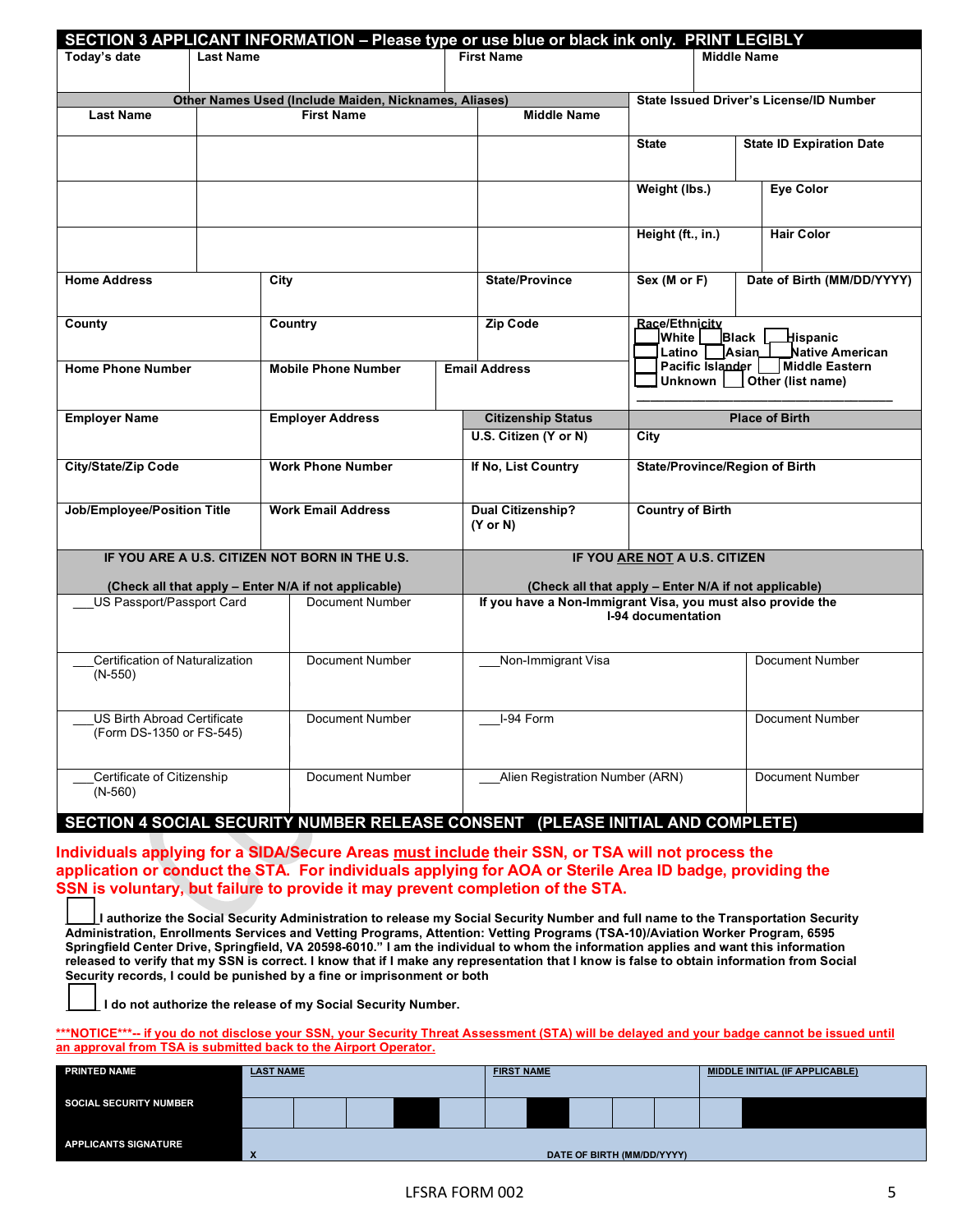### **SECTION 5 DISQUALFYING CRIMINAL OFFENSES (CRIMINAL HISTORY RECORDS CHECK)**

**Individuals seeking unescorted access authority in the SIDA/Secure/Sterile Area(s) and/or performing security screening are required to undergo an electronic-based fingerprint criminal history records check (CHRC) that does not disclose that he/she has a disqualifying criminal offense. There are 28 disqualifying crimes under Transportation Security Regulations (TSR) 1542.209 that will disqualify you from receiving a Lawton Fort Sill Regional Airport ID badge.**

#### Have you ever been convicted or found not guilty by reason of insanity, in any jurisdiction of any of the below crimes? **PLEASE PLACE A CHECK OR X IN EACH BLOCK BELOW:**

|           |                                                                                                                                                                                  | <b>YES NO</b> |                                                                                                                                                                                                                                                                                                                                                                                                                                                                                                                                                           | <b>YES</b> | <b>NO</b> |
|-----------|----------------------------------------------------------------------------------------------------------------------------------------------------------------------------------|---------------|-----------------------------------------------------------------------------------------------------------------------------------------------------------------------------------------------------------------------------------------------------------------------------------------------------------------------------------------------------------------------------------------------------------------------------------------------------------------------------------------------------------------------------------------------------------|------------|-----------|
| 1.        | Forgery of certificates, false making of aircraft, and                                                                                                                           |               | 19. Rape or aggravated sexual abuse.                                                                                                                                                                                                                                                                                                                                                                                                                                                                                                                      |            |           |
|           | other aircraft registration violations, 49 U.S.C.<br>46306                                                                                                                       |               |                                                                                                                                                                                                                                                                                                                                                                                                                                                                                                                                                           |            |           |
| 2.        | Interference with air navigation, 49 U.S.C. 46308                                                                                                                                |               | 20. Unlawful possession, use, sale, distribution, or manufacture<br>of an explosive or weapon.                                                                                                                                                                                                                                                                                                                                                                                                                                                            |            |           |
| 3.        | Improper transportation of a hazardous material; 49<br>U.S.C. 46312                                                                                                              |               | 21. Extortion.                                                                                                                                                                                                                                                                                                                                                                                                                                                                                                                                            |            |           |
| 4.        | Aircraft piracy; 49 U.S.C. 46502                                                                                                                                                 |               | 22. Armed or felony unarmed robbery.                                                                                                                                                                                                                                                                                                                                                                                                                                                                                                                      |            |           |
| 5.        | Interference with flight crewmembers or flight<br>attendants, 49 U.S.C. 46504                                                                                                    |               | 23. Distribution of, or intent to distribute, a controlled<br>substance.                                                                                                                                                                                                                                                                                                                                                                                                                                                                                  |            |           |
| 6.        | Commission of certain crimes aboard aircraft in<br>flight, 49 U.S.C. 46506                                                                                                       |               | 24. Felony arson.                                                                                                                                                                                                                                                                                                                                                                                                                                                                                                                                         |            |           |
| 7.        | Carrying a weapon or explosive aboard an aircraft;<br>49 U.S.C. 46505                                                                                                            |               | 25. Felony involving a threat.                                                                                                                                                                                                                                                                                                                                                                                                                                                                                                                            |            |           |
| 8.        | Conveying false information and threats, 49<br>U.S.C.46507                                                                                                                       |               | Felony involving willful destruction of property.<br>26i.                                                                                                                                                                                                                                                                                                                                                                                                                                                                                                 |            |           |
| 9.        | Aircraft piracy outside the special aircraft<br>jurisdiction of the United States; 49 U.S.C.                                                                                     |               | 26ii. Felony involving importation or manufacture of a controlled<br>substance.                                                                                                                                                                                                                                                                                                                                                                                                                                                                           |            |           |
|           | 10. Lighting violations involving transporting controlled<br>substances; 49 U.S.C. 46315                                                                                         |               | 26iii. Felony involving burglary.                                                                                                                                                                                                                                                                                                                                                                                                                                                                                                                         |            |           |
|           | 11. Unlawful entry into an aircraft or airport area that<br>serves air carriers or foreign air carriers contrary to<br>established security requirements; 49 U.S.C.              |               | 26iv. Felony involving theft.                                                                                                                                                                                                                                                                                                                                                                                                                                                                                                                             |            |           |
|           | 12. Destruction of an aircraft or aircraft facility; 49<br>U.S.C. 32                                                                                                             |               | 26v. Felony involving dishonesty, fraud, or misrepresentation.                                                                                                                                                                                                                                                                                                                                                                                                                                                                                            |            |           |
|           | 13. Murder.                                                                                                                                                                      |               | 26vi. Felony involving possession or distribution of stolen<br>property.                                                                                                                                                                                                                                                                                                                                                                                                                                                                                  |            |           |
| 14.       | Assault with intent to murder.                                                                                                                                                   |               | 26vii. Felony involving aggravated assault.                                                                                                                                                                                                                                                                                                                                                                                                                                                                                                               |            |           |
| 15.       | Espionage.                                                                                                                                                                       |               | 26viii. Felony involving bribery.                                                                                                                                                                                                                                                                                                                                                                                                                                                                                                                         |            |           |
|           | 16. Sedition.                                                                                                                                                                    |               | 26ix. Felony involving Illegal possession of a controlled<br>substance punishable by a maximum term of imprisonment of<br>more than 1 year.                                                                                                                                                                                                                                                                                                                                                                                                               |            |           |
| 17.       | Kidnapping or hostage taking.                                                                                                                                                    |               | 27. Violence at international airports. 18 U.S.C. 37                                                                                                                                                                                                                                                                                                                                                                                                                                                                                                      |            |           |
|           | 18. Treason.                                                                                                                                                                     |               | 28. Conspiracy or attempt to commit any of the criminal acts<br>listed above 1-27.                                                                                                                                                                                                                                                                                                                                                                                                                                                                        |            |           |
| Signature | convicted of any disqualifying criminal offense that occurs while having unescorted access authority.<br>imprisonment or both (see section 1001 of Title 18 United States Code). |               | By my signature, I certify that: I do not have a disqualifying criminal offense and I do consent to a fingerprint criminal history records<br>check (CHRC); in accordance with 49 CFR 1542.209 I understand my obligation to disclose to the airport operator within 24 hours if<br>The information I have provided on this application is true, complete, and correct to the best of my knowledge and belief and is<br>provided in good faith; I understand a knowing and willful false statement on this application can be punished by fine or<br>Date |            |           |
| X         |                                                                                                                                                                                  |               |                                                                                                                                                                                                                                                                                                                                                                                                                                                                                                                                                           |            |           |
|           | <b>Print Name</b>                                                                                                                                                                |               |                                                                                                                                                                                                                                                                                                                                                                                                                                                                                                                                                           |            |           |
|           | criminal history records check.                                                                                                                                                  |               | A copy of the criminal record received from the FBI will be provided to the individual, if requested by the individual in writing. The<br>request should be submitted to the Airport Security Coordinator, who is the point of contact for questions about the results of a                                                                                                                                                                                                                                                                               |            |           |

# **STOP. DO NOT GO ANY FURTHER.**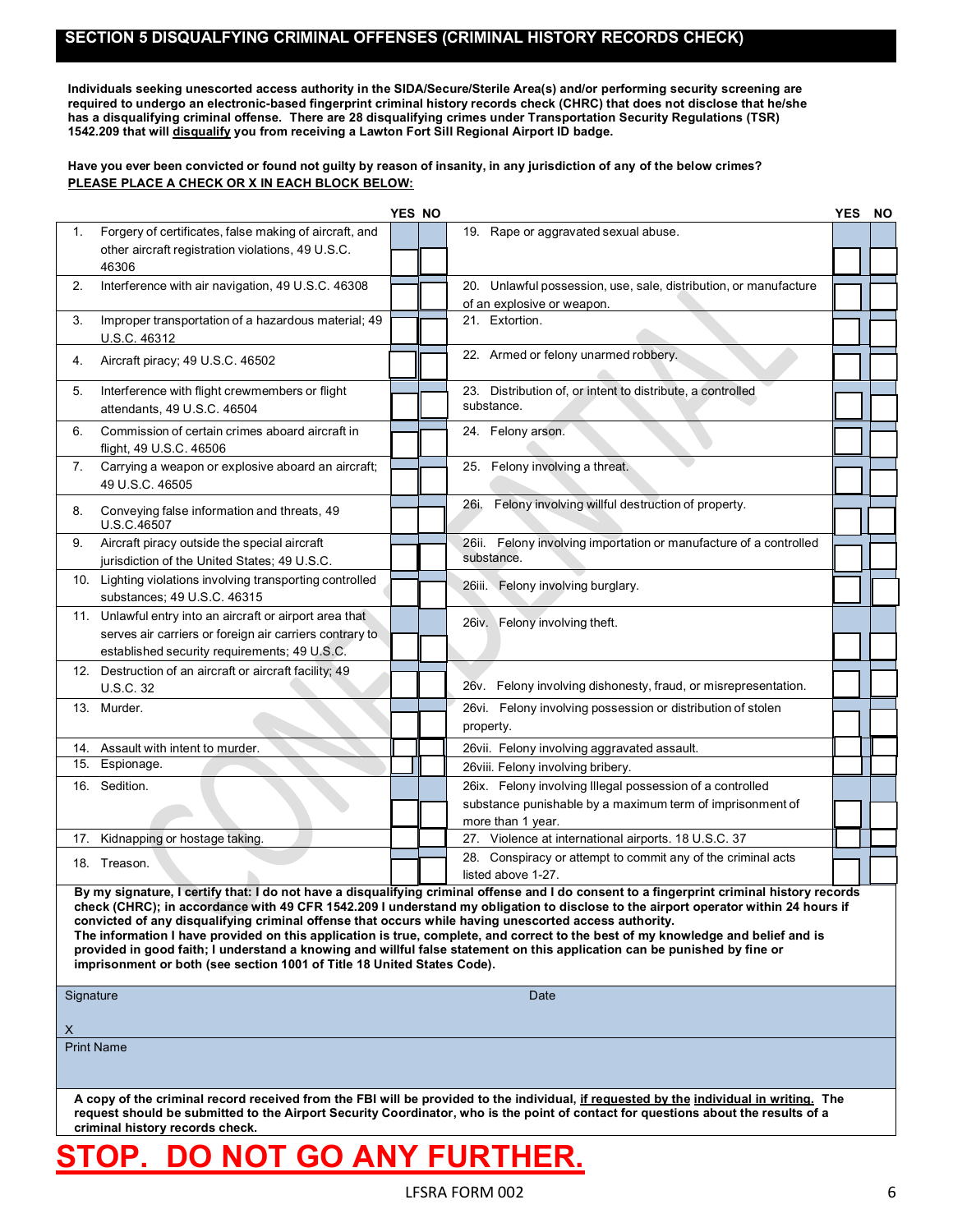# **THE FOLLOWING SECTIONS WILL NOT BE COMPLETED UNTIL YOU HAVE COMPLETED THE REQUIRED TRAINING**

## **SECTION 6 APPLICANT CERTIFICATIONS**

### **PLEASE READ EACH STATEMENT AND INITIAL:**

1. By submitting this application for an ID Badge, I agree to comply at all times with the security rules and policies of the Lawton Airport Authority, including the provisions of Chapter 25 and the Transportation Security Administration (TSA), an agency of the United States, including the provisions of Title 49, CFR, Parts 1540,1542, and 1544.

2. All ID Badges remain the property of Lawton Airport Authority.

1.3. I understand that I cannot loan my badge to anyone to use for access.

4. I will **visibly display my ID Badge** outside my garments on my upper body whenever I am in the SIDA/Secure/Sterile/AOA/Restricted areas.

5. I understand that the Lawton Airport Authority reserves the right to revoke authorization for any ID Badge where such action is determined to be in the best interest of airport security.

6. I will not aid nor participate in "piggy-backing" (allowing unauthorized access to secure or restricted areas) nor will I otherwise breach, disobey, circumvent or disregard any security directive, plan or program at the airport.

7. I will challenge any person who enters a SIDA/Sterile/Secured/Restricted/AOA area if the person does not properly display an ID Badge. If the person I challenge cannot produce a valid ID Badge, I will immediately notify the Lawton Police Department.

\_\_\_\_\_\_\_\_8. I understand that if I commit any violations of any rules and regulations Section 2 and Section 11 of the Airport Operations Manual will result in access being denied through the AACS and possible revocation of my ID Badge.

\_\_\_\_\_\_\_ 9. I understand that I must wait for the gate to close completely and secure before leaving the area.

10. I understand that if the gate malfunctions, I must contact Lawton Airport Maintenance (580-585-2799) or the Airport Security Coordinator (580-585-7545) and **remain** at the gate until an Airport representative arrives.

11. *I will immediately notify the Security Office if my ID Badge is lost, stolen or destroyed.*

12. **A replacement ID Badge may only be issued if I declare in writing that the ID Badge has been lost, stolen, or destroyed.**

**Initial Badge: \$35.00 (Valid for two years)**

**1St Lost Badge: \$35.00**

**2nd Lost Badge: \$50.00**

**3rd Lost Badge: \$100.00**

**NOTE: There will be no fourth badge issued.**

**13. I agree to return my airport ID Badge to the Security Office or employer at the end of my employment or if the reason for access is no longer required.**

14. I understand and acknowledge that violation of the Airport's Security Program will result in administrative action to include badge reinstatement fees, retraining, possible TSA civil penalties, and could also result in permanent revocation of my badge.

\_\_\_\_\_\_\_\_\_15. **I understand that Federal regulations under 49 CFR 1542.209 (l) impose a continuing obligation to disclose to the airport operator within 24 hours if he or she is convicted of any disqualifying criminal offense that occurs while he or she has unescorted access authority. Failure to disclose will result in badge revocation and criminal charges may be filed by U.S. Attorney.**

**\_\_\_\_\_\_\_\_\_16. (SIDA APPLICANTS ONLY SCREENING NOTICE): ANY EMPLOYEE HOLDING A CREDENTIAL GRANTING ACCESS TO A SECURITY IDENTIFICATION DISPLAY AREA (SIDA) MAY BE SCREENED AT ANY TIME WHILE GAINING ACCESS TO, WORKING IN, OR LEAVING A SECURITY IDENTIFICATION DISPLAY AREA.**

**The information I have provided is true, complete, and correct to the best of my knowledge and belief and is provided in good faith. I understand that a knowing and willful false statement can be punished by fine or imprisonment or both (see Section 1001 of Title 18 of the United States Code).**

**correct to the best of my knowledge.**

**I, \_\_\_\_\_\_\_\_\_\_\_\_\_\_\_\_\_\_\_\_\_\_\_\_\_\_\_\_\_\_\_\_\_\_ (print name), acknowledge that I have received my ID badge and the information on the ID badge is** 

**Signature:\_\_\_\_\_\_\_\_\_\_\_\_\_\_\_\_\_\_\_\_\_\_\_\_\_\_\_\_\_\_\_\_\_\_\_\_\_\_\_\_\_\_\_\_\_\_\_\_\_\_\_\_\_\_\_ Today's Date:\_\_\_\_\_\_\_\_\_\_\_\_\_\_\_\_\_\_\_\_\_\_\_\_\_\_\_\_\_\_\_\_\_\_\_\_\_\_\_\_\_\_\_\_**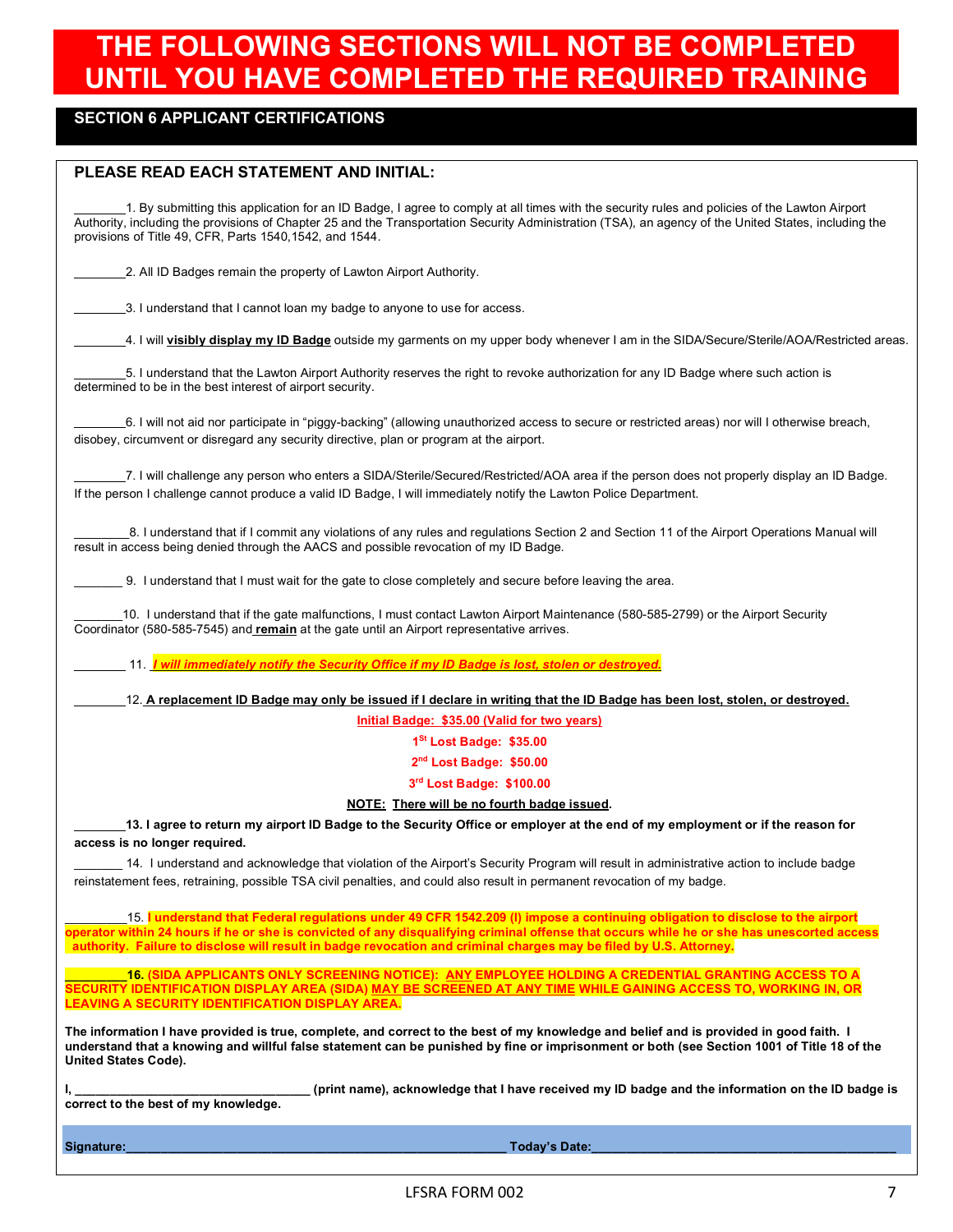# **DO NOT WRITE BELOW. AIRPORT AUTHORITY SECURITY OFFICE PERSONNEL ONLY.**

# **SECTION 7 VERIFICATION OF IDENTITY (FORM I-9)**

**Examine one document from List A or examine one document from List B and one from List C. One document from List B or List C must be government issued photo ID. Record the document title, number and expiration date, if applicable.**

|                                                                   | <b>List A</b>                       |                                      |                 |                                       | List B                                                                                                                    | <b>AND</b> |                                                        | <b>List C</b>                                                                                                                                                                                                                                                                        |  |
|-------------------------------------------------------------------|-------------------------------------|--------------------------------------|-----------------|---------------------------------------|---------------------------------------------------------------------------------------------------------------------------|------------|--------------------------------------------------------|--------------------------------------------------------------------------------------------------------------------------------------------------------------------------------------------------------------------------------------------------------------------------------------|--|
| <b>Document Title</b>                                             |                                     |                                      |                 |                                       |                                                                                                                           |            |                                                        |                                                                                                                                                                                                                                                                                      |  |
| <b>Issuing Authority</b>                                          |                                     |                                      |                 |                                       |                                                                                                                           |            |                                                        |                                                                                                                                                                                                                                                                                      |  |
| Document umber                                                    |                                     |                                      |                 |                                       |                                                                                                                           |            |                                                        |                                                                                                                                                                                                                                                                                      |  |
| <b>Expiration Date</b>                                            |                                     |                                      |                 |                                       |                                                                                                                           |            |                                                        |                                                                                                                                                                                                                                                                                      |  |
| <b>Other</b>                                                      |                                     |                                      |                 |                                       |                                                                                                                           |            |                                                        |                                                                                                                                                                                                                                                                                      |  |
| applicant is eligible to work in the United States Of America.    |                                     |                                      |                 |                                       |                                                                                                                           |            |                                                        | CERTIFICATION -- I attest under the penalty of perjury, that I have examined the document(s) presented by the above named applicant, that<br>the above listed document appears to be genuine and to relate to the applicant named, that the and that to the best of my knowledge the |  |
| <b>Signature of Authorized Trusted Agent</b>                      |                                     |                                      |                 | <b>Authorized Trusted Agent Title</b> |                                                                                                                           |            | <b>Today's Date</b>                                    |                                                                                                                                                                                                                                                                                      |  |
| SECTION 8 AIRPORT BADGING OFFICE USE ONLY                         |                                     |                                      |                 |                                       |                                                                                                                           |            |                                                        |                                                                                                                                                                                                                                                                                      |  |
| CHRC Date: 1 2 3                                                  |                                     | <b>CHRC FBI Case Number: 1 2 3</b>   |                 |                                       | <b>LAW TSC Number:</b>                                                                                                    |            | <b>Security Training Date:</b>                         |                                                                                                                                                                                                                                                                                      |  |
| <b>STA APPROVAL DATE: 1</b>                                       | 2 <sup>1</sup><br>$\mathbf{3}$      | <b>STA APPROVED? 1</b><br><b>YES</b> |                 | $2 \quad 3$<br><b>NO</b>              | AOA Non-Movement Driver's Training Date: (If applicable)                                                                  |            |                                                        |                                                                                                                                                                                                                                                                                      |  |
| <b>TSA/FBI RAPBACK NUMBER:</b>                                    |                                     | <b>RAPBACK EXPIRATION:</b>           |                 |                                       | AOA Movement Driver's Training Date: (If applicable)(FAA Required)<br><b>Recertification:</b><br><b>Initial Training:</b> |            |                                                        |                                                                                                                                                                                                                                                                                      |  |
| <b>TSC Application Identification Number:</b>                     |                                     | $\mathbf{1}$<br>$\overline{2}$       | 3               |                                       | <b>Unescorted Privileges: (E Endorsement)</b>                                                                             |            |                                                        |                                                                                                                                                                                                                                                                                      |  |
| LAW000000000                                                      |                                     |                                      |                 |                                       | <b>YES</b><br><b>NO</b>                                                                                                   |            |                                                        |                                                                                                                                                                                                                                                                                      |  |
| <b>Badge Applicant's Authorized Access: Circle all that apply</b> |                                     |                                      |                 |                                       | Driving NON-Movement Area Privileges: (D Endorsement)                                                                     |            |                                                        |                                                                                                                                                                                                                                                                                      |  |
| <b>SIDA</b><br><b>SECURE</b>                                      | <b>STERILE</b><br><b>RESTRICTED</b> |                                      | <b>PUBLIC</b>   |                                       | <b>YES</b><br><b>NO</b>                                                                                                   |            |                                                        |                                                                                                                                                                                                                                                                                      |  |
| AOA MOVEMENT AOA NON-MOVEMENT LAS RAMP/T HANG.                    |                                     |                                      |                 |                                       | <b>Driving Movement Area Privileges: (A Endorsement)</b>                                                                  |            |                                                        |                                                                                                                                                                                                                                                                                      |  |
| <b>Keyscan Access Card Number:</b>                                |                                     |                                      |                 |                                       | <b>YES</b><br><b>NO</b>                                                                                                   |            |                                                        |                                                                                                                                                                                                                                                                                      |  |
| <b>Access Card Badge Number:</b>                                  |                                     |                                      |                 |                                       | <b>Codes: 1-LAW Enforcement Exempt</b><br>2 - TSA Employee Exempt                                                         |            |                                                        |                                                                                                                                                                                                                                                                                      |  |
|                                                                   |                                     |                                      |                 |                                       | 3 - Other Government Exempt (TSA Approved)                                                                                |            |                                                        |                                                                                                                                                                                                                                                                                      |  |
| <b>Access Card Pin Number:</b>                                    | <b>NEW</b>                          | <b>RENEWAL</b>                       |                 | <b>REISSUE</b>                        | <b>Badge Return Date:</b>                                                                                                 |            | <b>Badge Returned to:</b>                              | <b>Application Destroy Date</b>                                                                                                                                                                                                                                                      |  |
| <b>Badge Color:</b>                                               | <b>GREEN</b>                        | If badge lost, stolen:               |                 |                                       |                                                                                                                           |            | Badge Issued by: (Authorized Trusted Agent Signature): |                                                                                                                                                                                                                                                                                      |  |
| <b>BLUE</b><br><b>RED</b>                                         | <b>YELLOW</b>                       | LOST 1st                             | 2 <sub>nd</sub> | 3 <sup>rd</sup>                       |                                                                                                                           |            |                                                        |                                                                                                                                                                                                                                                                                      |  |
| <b>Bill badging fees to:</b>                                      |                                     | <b>Badge amount:</b>                 |                 |                                       | <b>BADGE ISSUE DATE:</b>                                                                                                  |            |                                                        |                                                                                                                                                                                                                                                                                      |  |
|                                                                   |                                     |                                      |                 |                                       |                                                                                                                           |            |                                                        |                                                                                                                                                                                                                                                                                      |  |
| INVOICE CHECK VISA MASTERCARD                                     |                                     |                                      | <b>DISCOVER</b> |                                       | <b>BADGE EXPIRATION DATE:</b>                                                                                             |            |                                                        |                                                                                                                                                                                                                                                                                      |  |
| AMEX NO CHARGE                                                    |                                     |                                      |                 |                                       |                                                                                                                           |            |                                                        |                                                                                                                                                                                                                                                                                      |  |